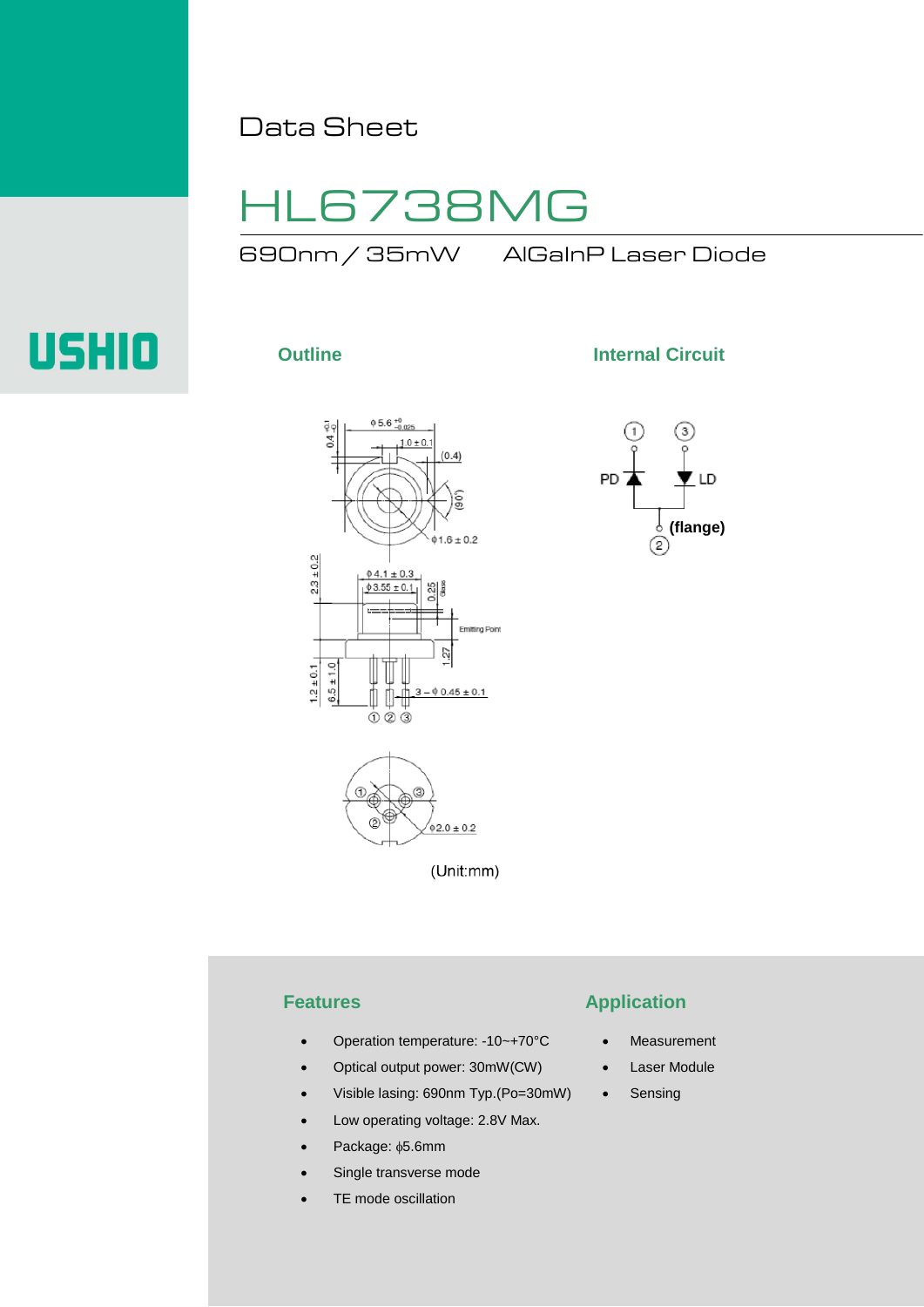

### Absolute Maximum Ratings (Tc=25°C)

| <b>Item</b>                  | <b>Symbol</b> | <b>Ratings</b> | <b>Unit</b> |
|------------------------------|---------------|----------------|-------------|
| Optical output power         | Po            | 35             | mW          |
| Pulse optical output power   | PO(pulse)     | $50*$          | mW          |
| LD Reverse Voltage           | $V_{R(LD)}$   | 2              | V           |
| PD Reverse Voltage           | $V_{R(PD)}$   | 30             | V           |
| <b>Operating Temperature</b> | Topr          | $-10 - +70$    | °C          |
| Storage Temperature          | <b>Tstg</b>   | $-40 - +85$    | °C          |

\* Pulse condition: Pulse width≤4µs, duty≤50%

# **Optical and Electrical Characteristics (Tc=25°C)**

| <b>Parameter</b>                                 | <b>Symbol</b> | <b>Min</b> | <b>Typ</b> | <b>Max</b> | <b>Unit</b> | <b>Test Condition</b>           |
|--------------------------------------------------|---------------|------------|------------|------------|-------------|---------------------------------|
| Threshold current                                | Ith           | 30         | 45         | 70         | mA          |                                 |
| Operating voltage                                | Vop           | 2.1        | 2.5        | 2.8        | $\vee$      | $Po = 30mW$                     |
| Slope efficiency                                 | ηs            | 0.5        | 0.7        | 0.9        | mW/mA       | $18(mW)/((l(24mW) - l(6mW)))$   |
| Beam divergence<br>Parallel to the junction      | $\theta$ //   | 7          | 8.5        | 10.5       | $\circ$     | $Po = 30mW$ ,<br><b>FWHM</b>    |
| Beam divergence<br>Perpendicular to the junction | $\theta\perp$ | 17         | 19         | 23         | $\circ$     | $Po = 30mW$ .<br><b>FWHM</b>    |
| Lasing Wavelength                                | $\lambda p$   | 680        | 690        | 695        | nm          | $Po = 30mW$                     |
| <b>Monitor Current</b>                           | ls            | 0.02       | 0.10       | 0.45       | mA          | $Po = 30mW$ ,<br>$V_{R(PD)=5V}$ |

Data Sheet HL6738MG Rev0. Oct. 28. 2014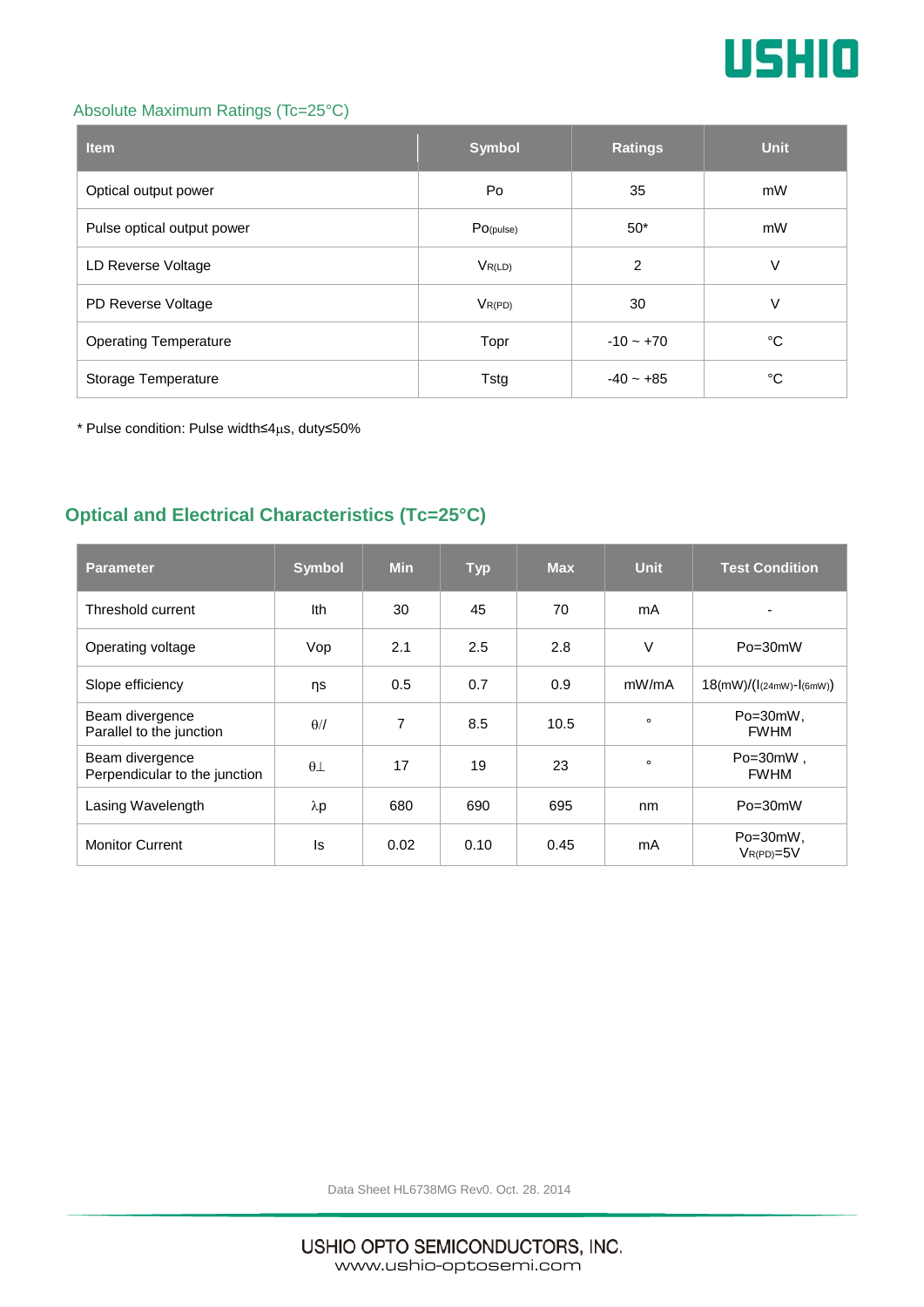

## **Typical Characteristic Curves**





Slope Efficiency vs. Case Temperature  $1.0$ Slope efficiency, ris (mWmA)  $0.8$  $0.6$  $0.4$  $0.2$  $\circ$ <sup>0</sup> 10 20 30 40 50 60 70 80

Case temperature, T<sub>C</sub> (°C)





Data Sheet HL6738MG Rev0. Oct. 28. 2014

USHIO OPTO SEMICONDUCTORS, INC. www.ushio-optosemi.com